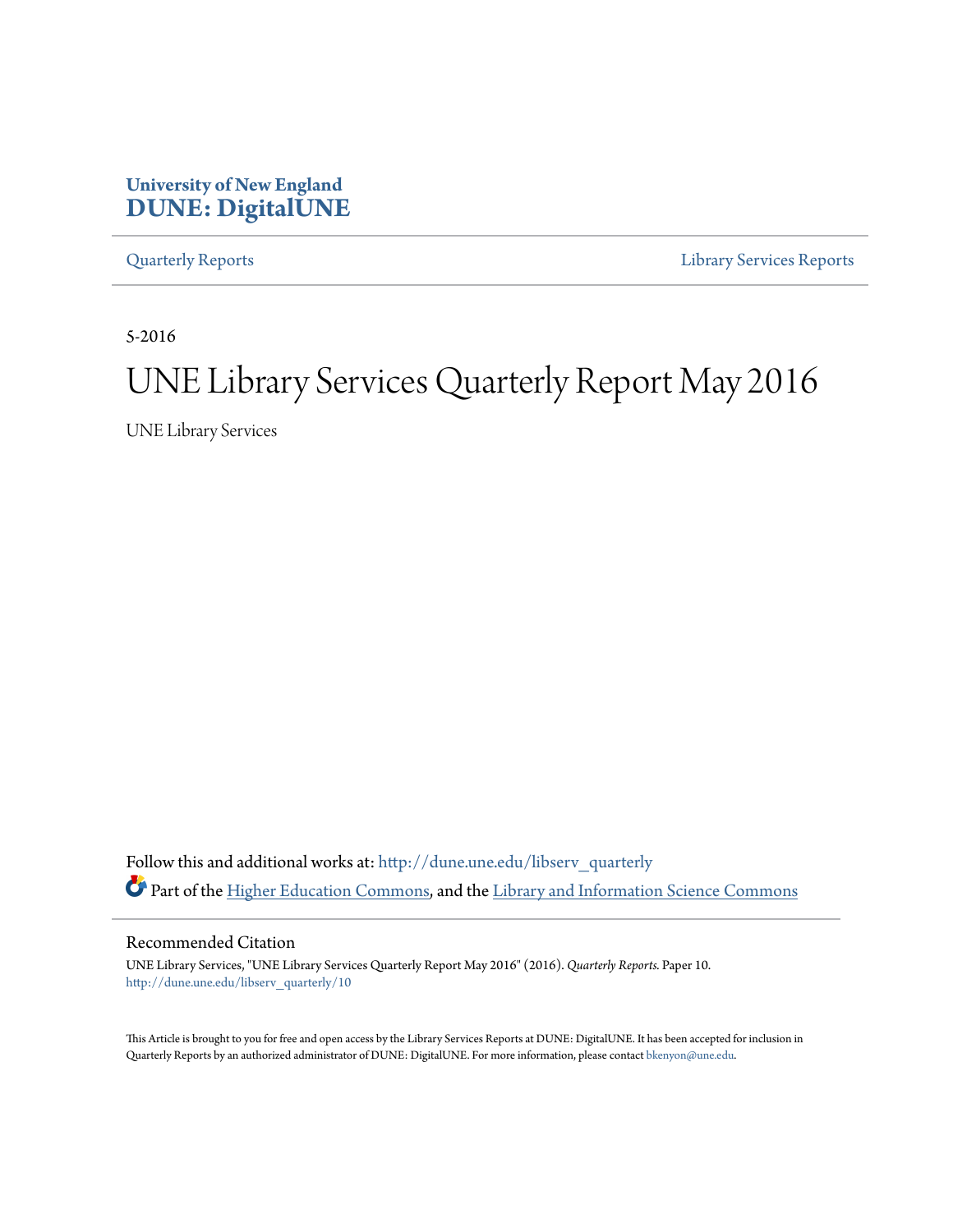

## **Part I: Unit Key Issues**

#### **Promote research and transformative use of primary source materials in UNE Special Collections**

UNE's Maine Women Writers Collection (MWWC), in conjunction with the University of Kent in Canterbury, U.K., cosponsored a symposium and workshop on the topic of "Artists' Books and the Medical Humanities" at the University of Kent on April 21-22, 2016.

Both the symposium and an accompanying exhibition at the Beaney Museum highlight the artist's books of Martha A. Hall, who created artwork about her experience of being treated for cancer over the course of fourteen years. The MWWC lent its collection of Hall's artists' books to the exhibition, which will be on display until August 14, 2016.

At the symposium, Dorothy M. Healy Professor Jennifer S. Tuttle and Cathleen Miller, curator of the MWWC, presented a talk titled "'I make books so I won't die': Artists' books in the archives and classroom," and an experiential workshop.



*Two of Martha A. Hall's artists' books:*

*I Make Books (L)*

*The Rest of My Life II (R)*



The symposium received generous funding from the Wellcome Trust and the University of Kent, and from UNE's MWWC, Department of English, Women's and Gender Studies Program, and Westbrook College of Health Professions.

**Challenges: Our goal is to match art and cultural collections and exhibits with aspects of the UNE curricula, and to expand the global reach of library resources and services.**

**Proposed Timeline: Ongoing.**

**Supports Strategic Initiatives #2 & #3: UNE will have a culture and infrastructure that support students and faculty in research and scholarship; UNE will have a learning-centered environment for active involvement in campus life and community engagement.**

## **Part II: Unit Updates**

#### **You** *can* **be in two places at the same time! UNE users can now check out a "Double" robot from the Library!**

 UNE has purchased two robots known as "Doubles" for use by students, staff, and . through its microphone. Some examples include: faculty. Users can check out a robot from either campus Library, and participate remotely in classes, meetings, and even clinical settings. Users control the movement of the Double, seeing through its camera and hearing and speaking

- A medical student at the Biddeford Campus can participate in an interdisciplinary team meeting being held at the Portland Campus
- An undergraduate student with the flu can still attend class
- children's play group without outnumbering the kids A group of physical and occupational therapy students can observe a
- A faculty member can use it to precept a student in a clinical setting  $\sigma$  *ot preceptor Faith Moritz at E*



*Dr. Regi Robnett used the robot to work with OT preceptor Faith Moritz at Bayside Neuro-Rehab Services.*